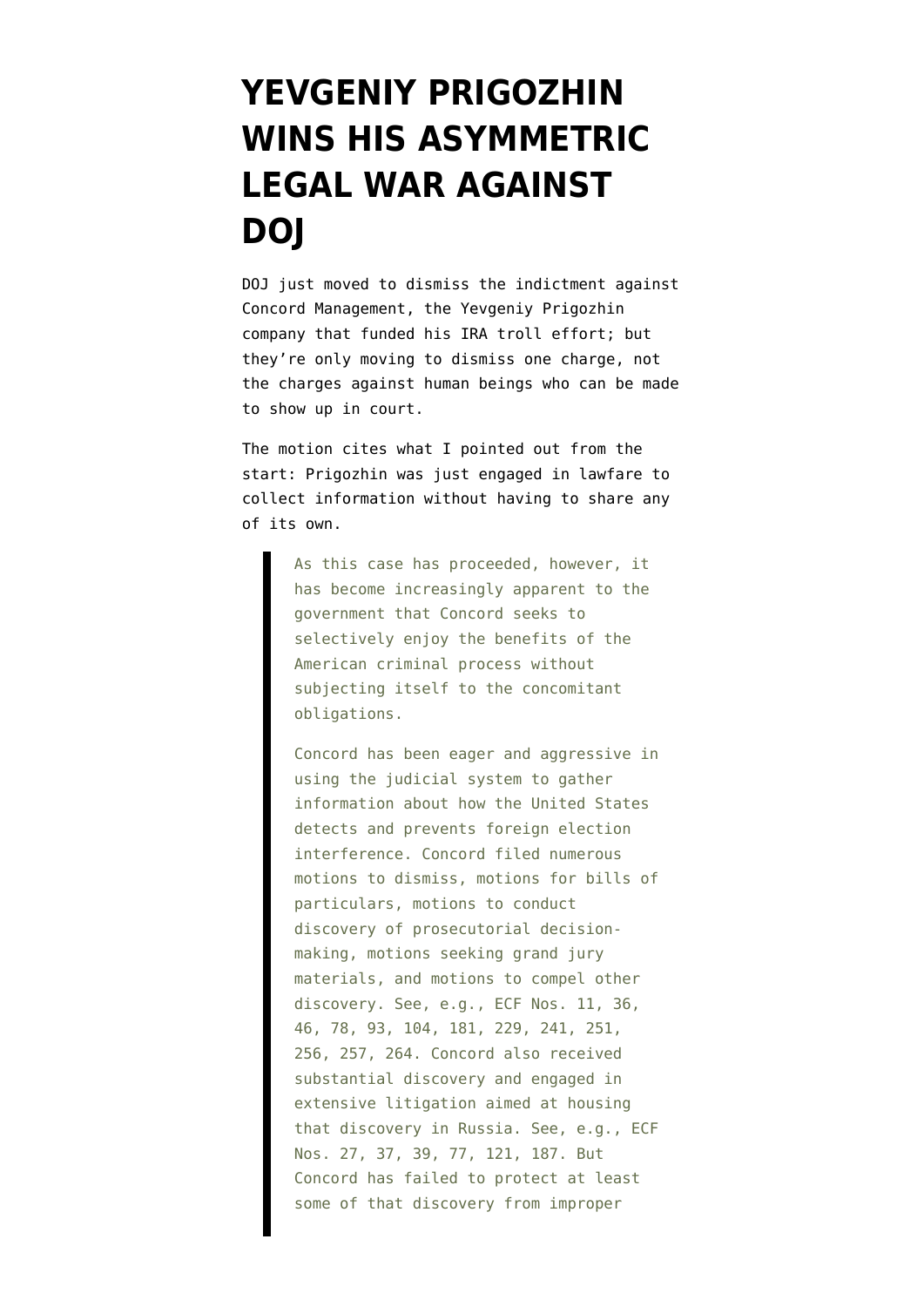use. See ECF No. 94, at 8-11; Classified Addendum. And Concord has been reticent, to say the least, to comply with obligations that cannot simply be handled by American counsel. Thus, when the government sought to serve trial subpoenas on Concord through its counsel in this case, Concord claimed that service was a legal impossibility and argued that because it is a foreign corporation, the Court lacks jurisdiction to require Concord to produce records located abroad. See ECF Nos. 287, 311; 12/12/2019 Tr. 50- 55. Concord even asserted that to serve a subpoena on its counsel created an unconstitutional conflict of interest because Concord would be better off if the attorneys never transmit the subpoenas to Concord. See ECF Nos. 287, 311; 1/24/2020 Tr. 22-23. When Concord ultimately produced records, the government believes that it concealed responsive documents pertinent to the upcoming trial. See, e.g., ECF Nos. 361, 362, 377, 378. Indeed, the Court ordered Concord to show cause regarding its compliance and to produce a corporate representative. 2/27/20 Minute Order. In response, Concord initially did not even so much as assert that it had complied with the Court's order, and Concord made no effort to make available a representative. See ECF Nos. 364, 367. Throughout this case, although Concord has "appeared" through counsel, counsel has always been explicit that they were not a representative of the company. See, e.g., ECF Nos. 287; 3/2/2020 Tr. 5-6. Ultimately, when the Court required that Concord submit an affidavit regarding its response to the subpoena, Prigozhin, the thrice-sanctioned Russian oligarch who has declined to subject himself to the Court's jurisdiction, filed a purportedly "sworn" declaration.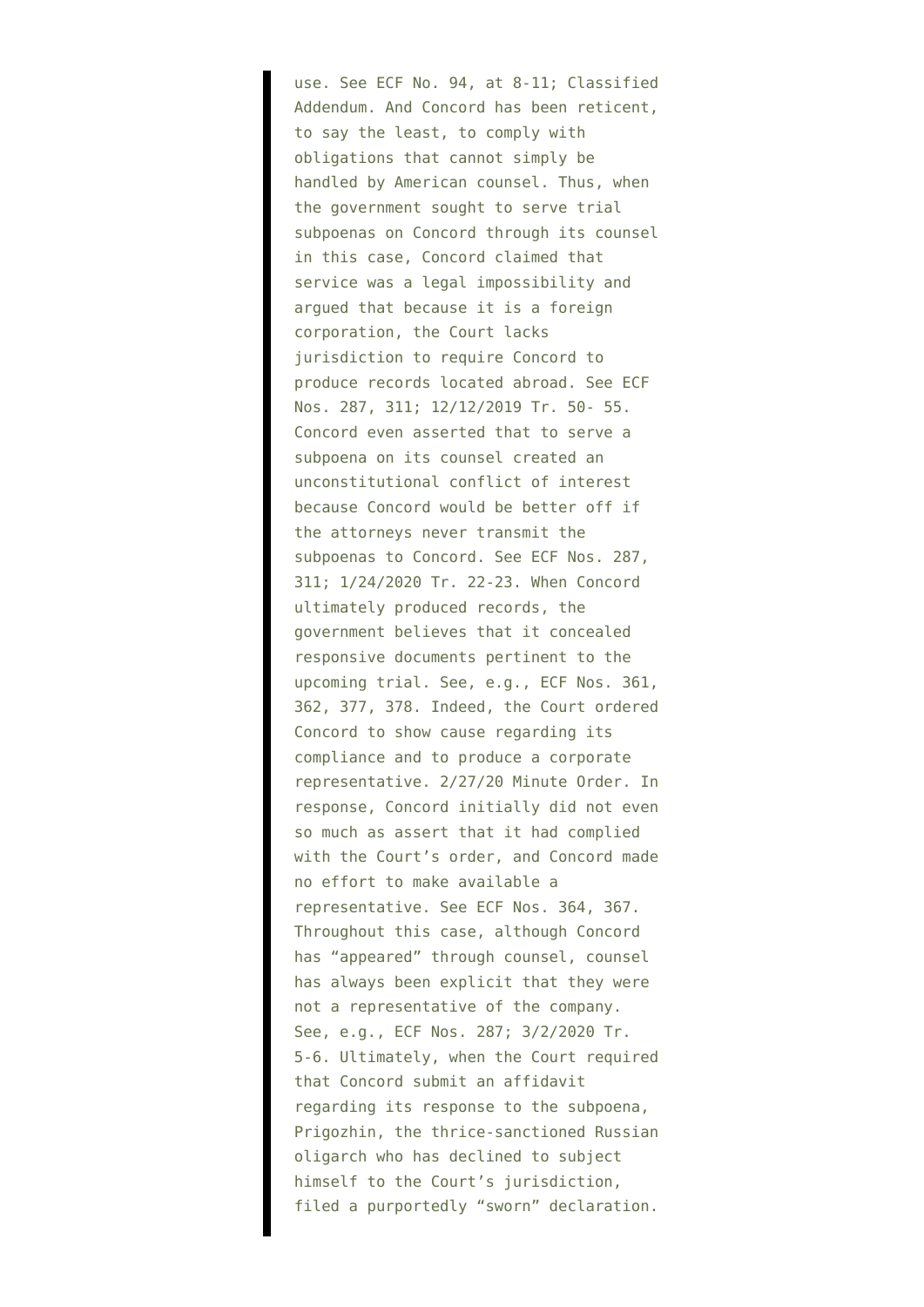See ECF No. 376-1. That declaration, the government has reason to believe, contains false and misleading statements—it is evidently calculated to conceal facts that are relevant to this case and that a typical defendant would be required to reveal or else face sanctions. See ECF Nos. 377, 378; Classified Addendum.

In addition, a classification determination has been made on the proof needed for the case, which would weaken their case.

> Upon careful consideration of all of the circumstances, and particularly in light of recent events and a change in the balance of the government's proof due to a classification determination, as well as other facts described in more detail in a classified addendum to this motion, the government has concluded that further proceedings as to Concord, a Russian company with no presence in the United States and no exposure to meaningful punishment in the event of a conviction, promotes neither the interests of justice nor the nation's security.

## [snip]

Moreover, as described in greater detail in the classified addendum to this motion, a classification determination bearing on the evidence the government properly gathered during the investigation, limits the unclassified proof now available to the government at trial.

There's a subtext here about Dabney Friedrich's willingness to let Prigozhin dick with the courts by defying a subpoena from her court. But whatever the underlying classified facts, Prigozhin played chicken with the US court